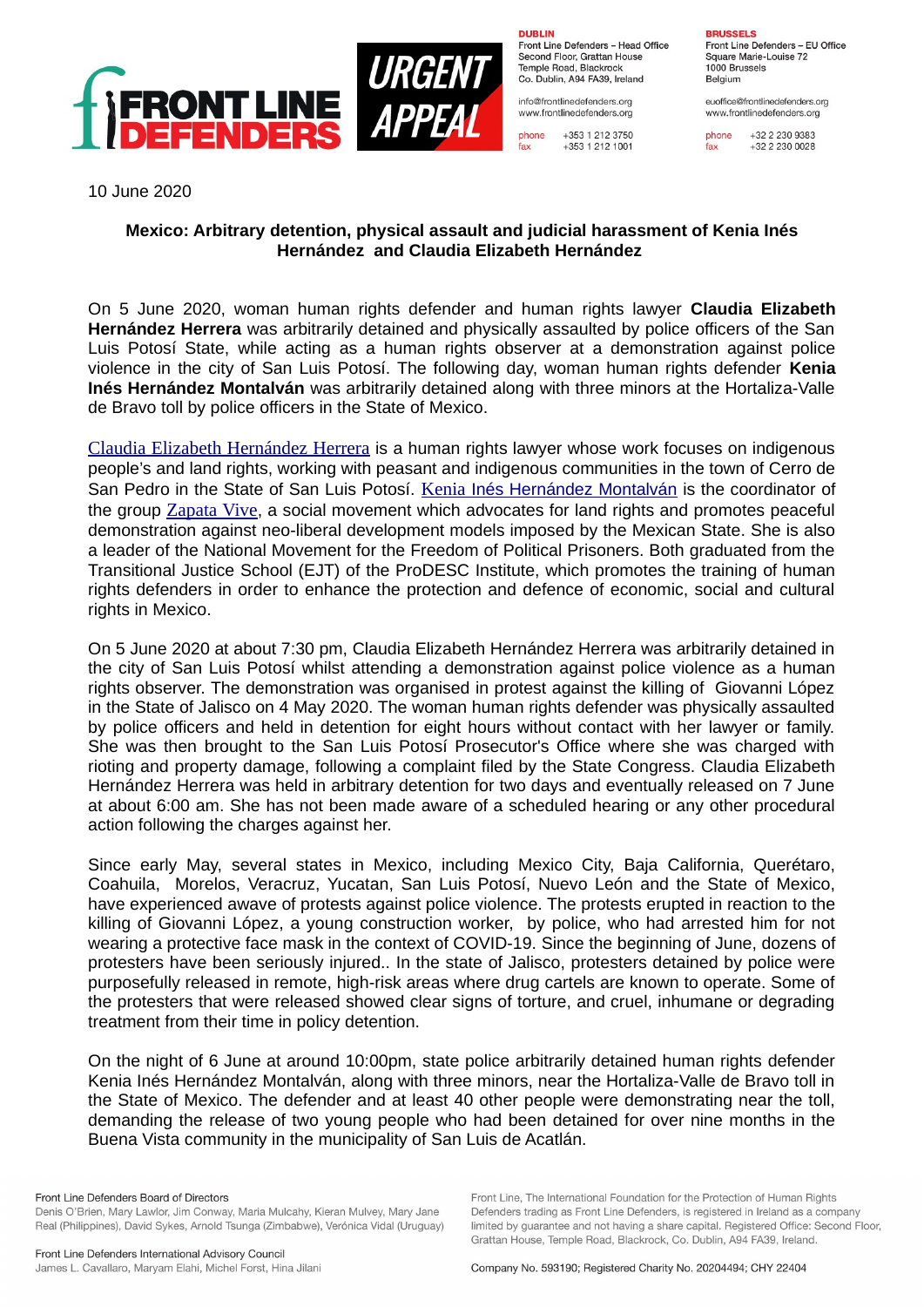The arrest of the defender and the three minors occurred after a confrontation between two toll booth workers and officers in at least 10 patrol cars from the Public Security of the State of Mexico. The two workers tried to prevent the passage of the police who were attempting to arrest the defender and the three minors without an arrest warrant. The defender, who since September 2019 has been a beneficiary of the Federal Mechanism for the Protection of Human Rights Defenders and Journalists, was eventually detained by police and brought to Chiconautla prison, Ecatepec in the State of Mexico. She remains in detention at the time of writing and has not been made aware of the charges that have been brought against her. A preliminary hearing is scheduled for 11 June.

Kenia Inés Hernández Montalván and several members of Zapata Vive have been subjected to persistent threats and political persecution since February 2019, two months after the establishment of the National Movement for the Freedom of Political Prisoners. In April 2019, members of the Zapata Vive movement reported serious threats by members of the state government. The following month, members of the movement reported incidents of surveillance by the state police and in June, Kenia Inés Hernández Montalván began to receive a series of threats. By September, the threats had escalated to death threats and she was forced to relocate for fear for her life.

Front Line Defenders is seriously concerned by the arbitrary detention of Claudia Elizabeth Hernández Herrera and Kenia Inés Hernández Montalván, and for their physical and psychological integrity as a result of the violent nature of their arrests and time in detention. Front Line Defenders is also concerned by the lack of basis for their arrests, absence of an arrest warrant in both cases., and the detention conditions of Kenia Inés Hernández Montalván and her limited access to lawyers and family.

Front Line Defenders believes that these arbitrary detentions and the previous threats and acts of surveillance are part of a comprehensive strategy to intimidate land and indigenous people's rights defenders and defenders of the rights of political prisoners. It also believes that the use of baseless charges has become an effective strategy to intimidate those who work in defence of human rights in Mexico. Front Line Defenders believes that the arbitrary detention of the two defenders and the police brutality they have been subjected to is in direct reprisal for their peaceful and legitimate work in defence of human rights.

## **Front Line Defenders urges the Mexican authorities to:**

1. Drop the charges against Kenia Inés Hernández Montalván and Claudia Elizabeth Hernández Herrera and immediately release Kenia Inés Hernández Montalván.

2. Guarantee that the treatment of Kenia Inés Hernández Montalván in detention adheres to the conditions established in the 'Set of principles for the protection of all persons under any form of detention or imprisonment '', adopted by resolution 43/173 of the UN General Assembly of December 9, 1988;

3. Initiate an immediate, exhaustive and impartial investigation into the arbitrary detentions of and charges against the human rights defenders, in order to guarantee their protection and release, and with a view to publishing the results and bringing those responsible to justice in accordance with international standards;

4. Cease police surveillance and harassment against the members of Zapata Vive and the human rights lawyer Claudia Elizabeth Hernández Herrera and take all necessary measures to guarantee their protection, safety, and physical and psychological integrity;